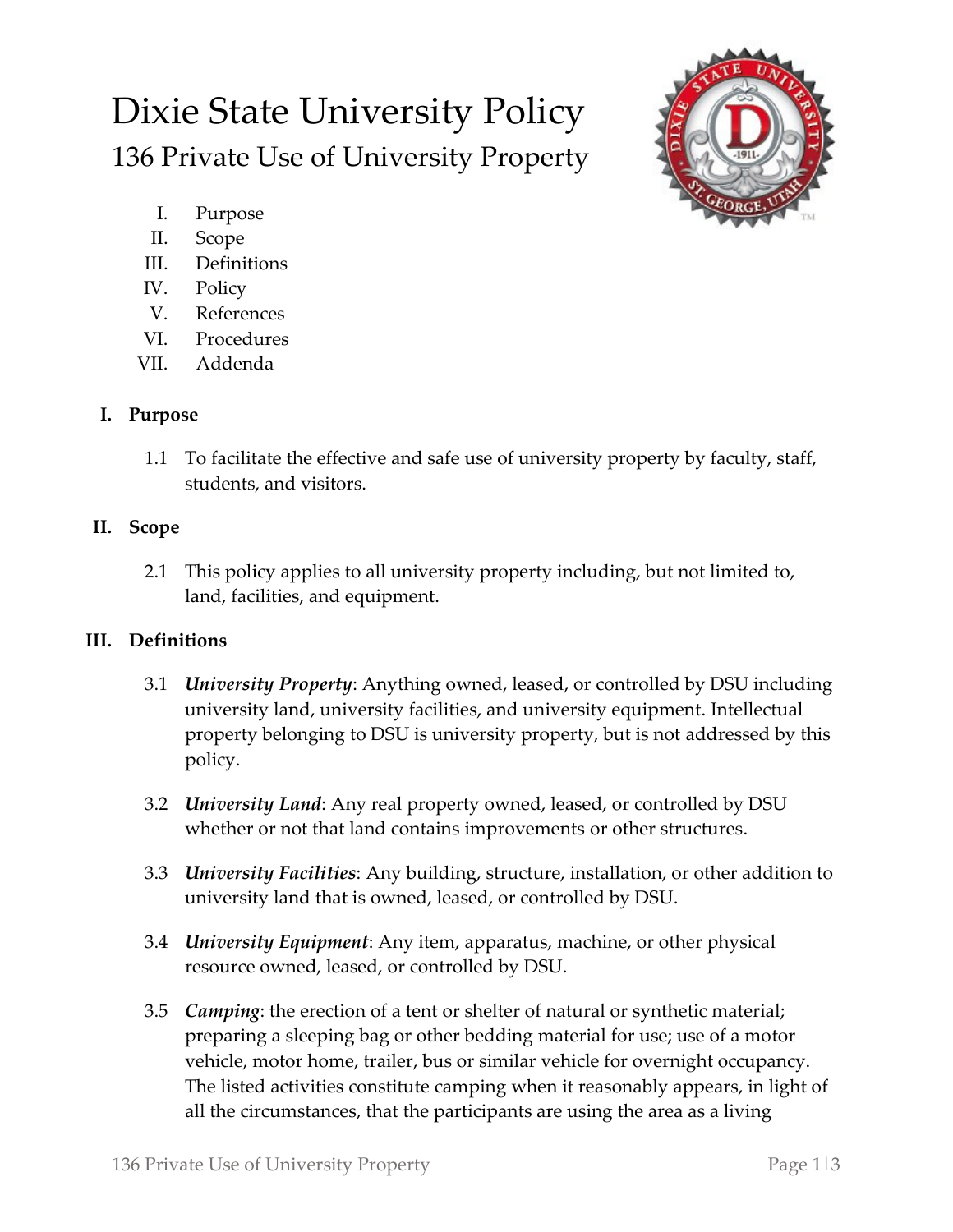accommodation regardless of the intent of the participants or the nature of any other activities in which the participants may be engaging.

#### **IV. Policy**

- 4.1 All university property should be safeguarded against possible loss or misuse. University employees must take reasonable precautions to ensure the security of university property.
	- 4.1.1 All employees who utilize university equipment in the performance of their jobs must operate such equipment in a safe and prudent manner, keep it properly maintained, and follow established procedures for equipment control.
- 4.2 Employees may not remove any university equipment from campus under any circumstances without prior written authorization from the relevant executive director, dean, or vice-president.
	- 4.2.1 With the consent of their immediate supervisor, employees may temporarily remove individually-assigned personal computing and telecommunications devices.
- 4.3 Private use of university equipment by outside persons, organizations, or agencies is subject to campus rental procedures.
- 4.4 Absent written approval from the Executive Director of Facilities Management or designee, no camping may take place on any university land.
	- 4.4.1 Any such approved camping may take place only in specifically designated areas and must comply with any restrictions imposed by the Executive Director of Facilities Management.
- 4.5 University facilities, including private office spaces, are not to be used for short- or long-term lodging.
	- 4.5.1 Employees may not lodge, occupy overnight, or otherwise reside in any university facility except for those specifically identified by the Executive Director of Facilities Management as residential.
		- 4.5.1.1 This prohibition does not apply when an employee is required by a supervisor to remain on campus during specified period of time for legitimate University purposes including staffing facilities with extended hours, providing police and security services, circumstances in which timing is critical such as technology updates and research protocols, or emergency events that require